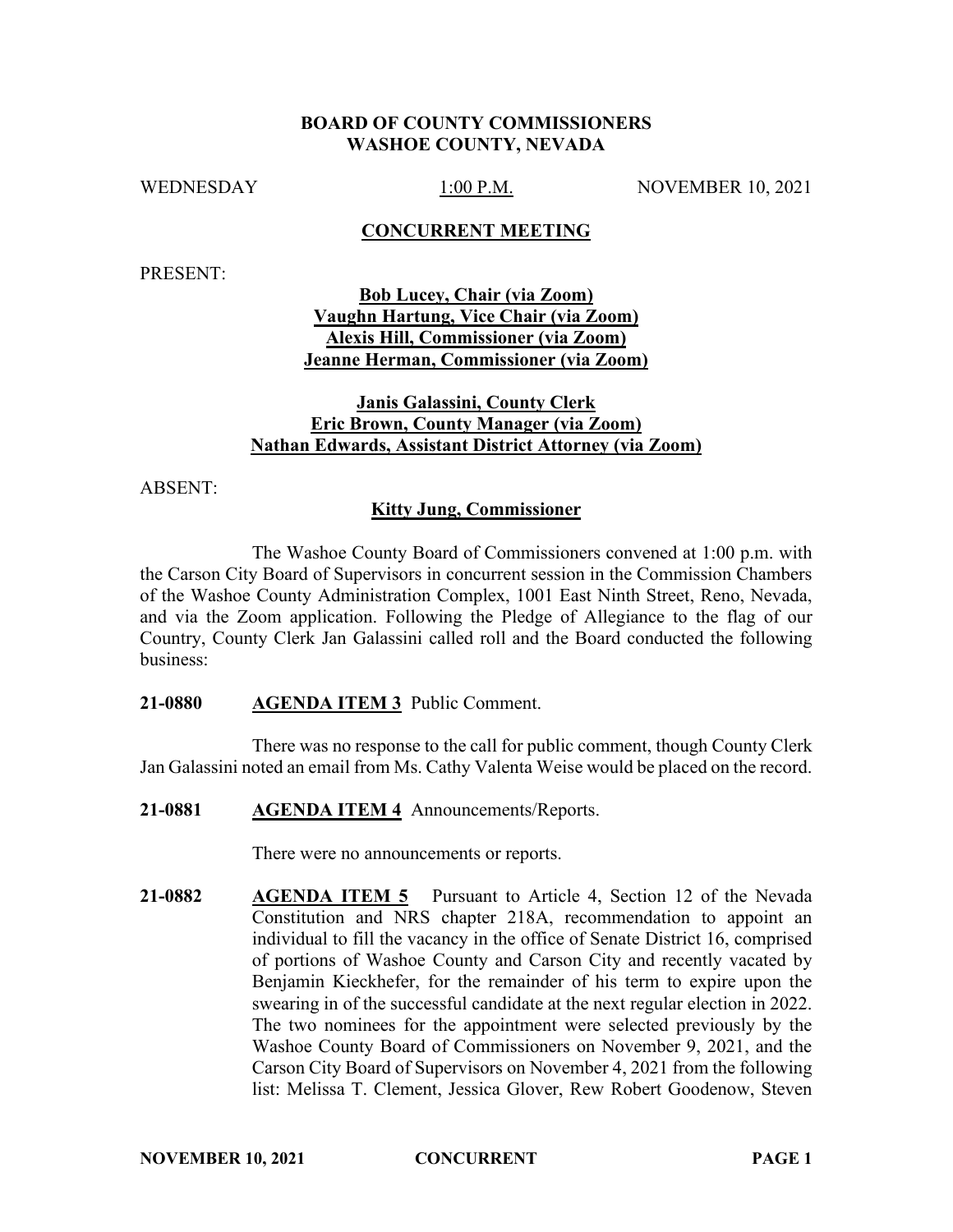Guerrazzi, Ronald W. Haslem, Lisa Krasner, Maxine Nietz, Heidi Palmer, Larry Peyton, Tracy Dawn Smith, Donald Tatro, Jeffrey Thiede, and Robert L. Weise. This item will be considered jointly with the Carson City Board of Supervisors, and may include votes by both boards as well as votes by the chairs of each board in accordance with NRS 218A.260. Following the appointment, the Washoe County Board of Commissioners shall issue a certificate of appointment naming the appointee, which the Washoe County Clerk shall then give to the appointee with a copy to the Nevada Secretary of State. Manager's Office. (All Commission Districts.)

Carson City Mayor Lori Bagwell noted the Carson City Board of Supervisors (BOS) interviewed all applicable candidates. She stated the BOS cast its four votes for Mr. Weise based on their unanimous vote.

Chair Lucey confirmed the Washoe County Board of County Commissioners (BCC) conducted interviews on November 9. Based on their unanimous vote, the BCC cast its vote for Mr. Tatro. County Manager Eric Brown confirmed Chair Lucey's statement that Washoe County acted as 62 percent of the overall vote. Chair Lucey announced Mr. Tatro would be appointed to fill the remainder of Senator Ben Kieckhefer's term, which would expire at the swearing in of the next elected candidate in 2022. He said both boards needed to ratify the votes for the appointment.

There was no response to the call for public comment.

On motion by Vice Chair Hartung, seconded by Carson City Supervisor Stacey Giomi, which motion duly carried on a 3-1 vote with Commissioner Herman voting no and Commissioner Jung absent, it was ordered that Donald Tatro be appointed to fill the Nevada Senate District 16 seat vacated by Benjamin Kieckhefer for the remainder of his term to expire upon the next regular election.

The Carson City Board of Supervisors voted to ratify the action.

Chair Lucey thanked all applicants for going through the process.

# **21-0883 AGENDA ITEM 6** Public Comment.

There was no response to the call for public comment.

# **21-0884 AGENDA ITEM 7** Announcements/Reports.

Carson City Supervisor Maurice White cited Article 4, Section 12 of the Nevada State Constitution and asked for clarification about when the next succeeding session would take place. Chair Lucey indicated questions were not allowed during this item, only comments.